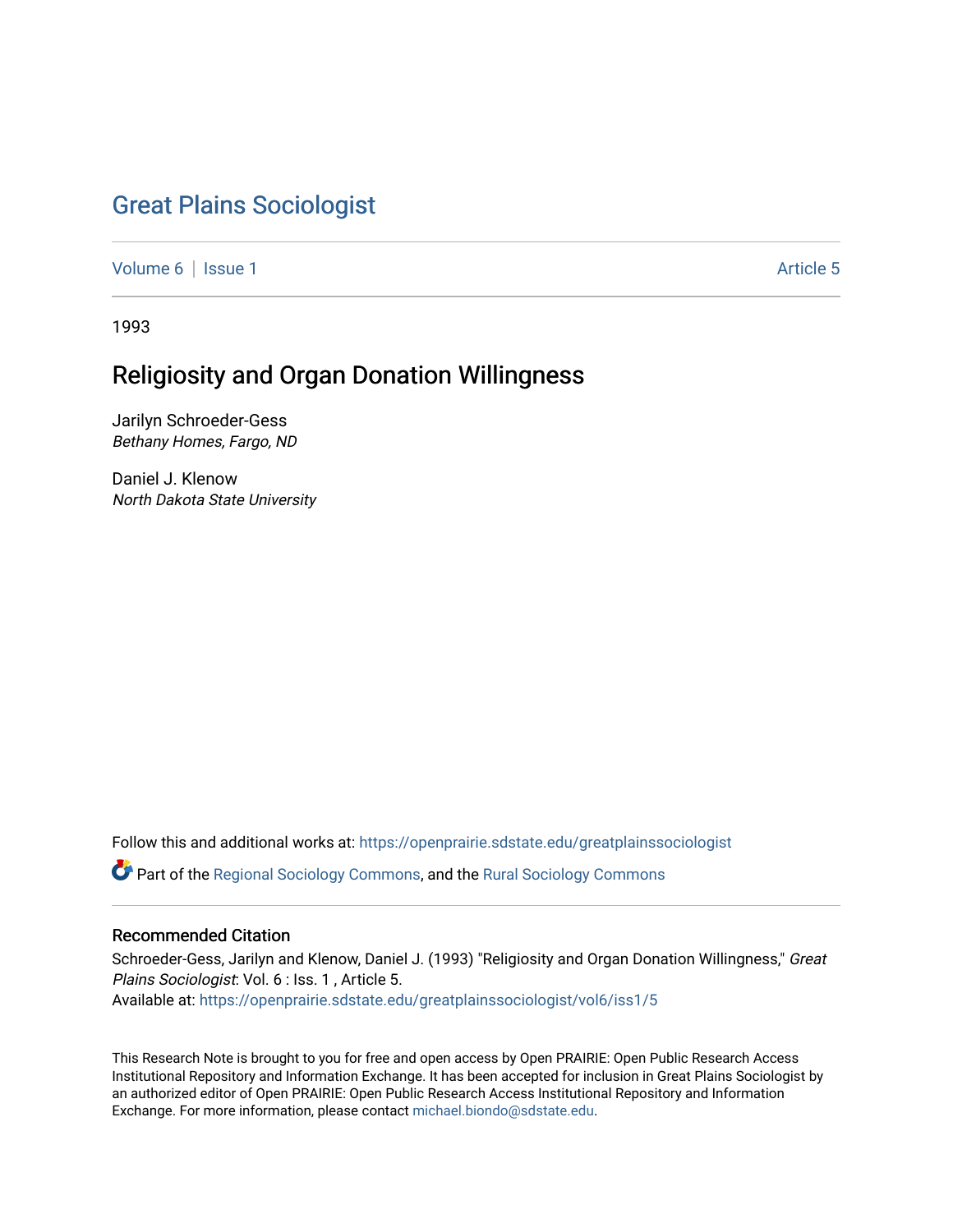Schroeder-Gess and Klenow: Religiosity and Organ Donation Willingness

The Great Plains Sociologist Volume 6 Number 1 1993

## Religiosity and Organ Donation Willingness'

Jarilyn Schroeder-Gess Director of Volunteer Services Bethany Homes, Fargo, ND

DanielJ. Klenow Department of Sociology/Anthropology North Dakota State University

#### **Introduction**

Organ donation has been an increasingly visible part of the health care delivery system as the technology of transplantation has improved (Parisi and Katz 1986). In particular, the development of powerful immunosuppressive drugs has dramatically enhanced the success rate for most types of transplants over the past fifteen years. Procurement activities have also improved (Klenow and Dasilva 1980; Salloway and Volek 1987) as organ donor cards are readily available and donation can be designated on a person's drivers' license. The impact of socialization as reflected in an individual'sbeliefs may also be important in understanding the interactional dynamics related to organ donation (Pessemier, Bemmaor and Hanssens 1977).

<sup>&</sup>lt;sup>1</sup> This study was funded by a grant from the Alex Stern Foundation as well as funds from Dakota Medical Center and St. Lukes' Hospitals all of Fargo, North Dakota.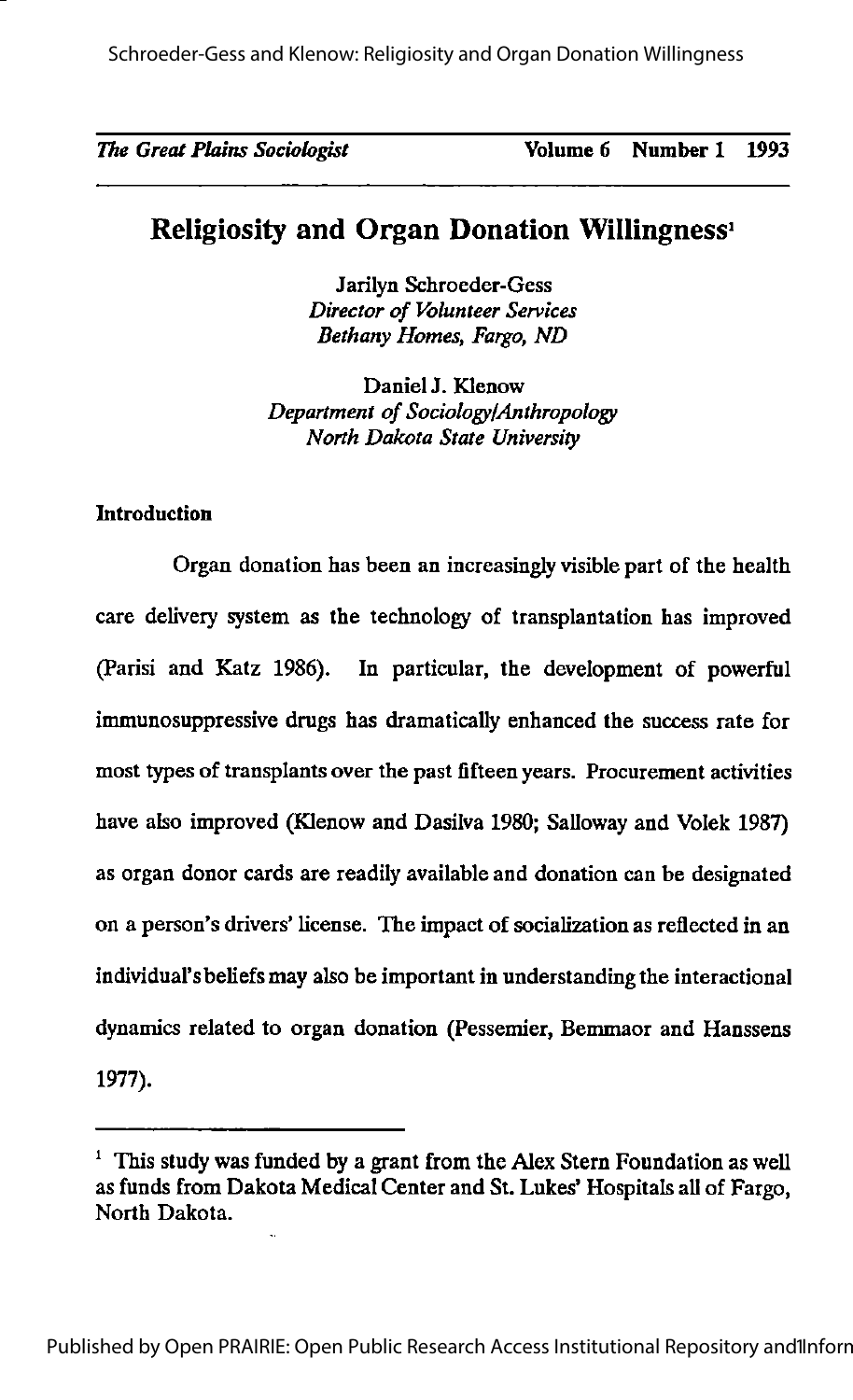Among specific beliefs, religiosity has been shown to be a factor related to willingness to donate organs for transplantation. Cleveland and Johnson (1970), for example, found that donors held more secular beliefs. They also found evidence that some nondonors felt that organ donation was against God's will, that an intact body was needed for the life hereafter, and that an intact body was needed for their reincarnation. Nondonors also tended to believe in life after death. In addition, a study by Simmons, Fulton and Fulton (1972) found that donor card volunteers were less religiously committed.

This exploratory study will examine the relationship between willingness to donate one's organs at death and religiosity. Four measures of religiosity will be employed as independent variables. These variables include church attendance, religious intensity, belief in an afterlife and religious affiliation.

#### Methodology

Data for this analysis are derived from a mail survey of 824 residents in the North Dakota cities of Fargo and West Fargo as well as Moorhead, Minnesota. There is a kidney transplant program located in Fargo which has created some awareness of issues related to organ donation.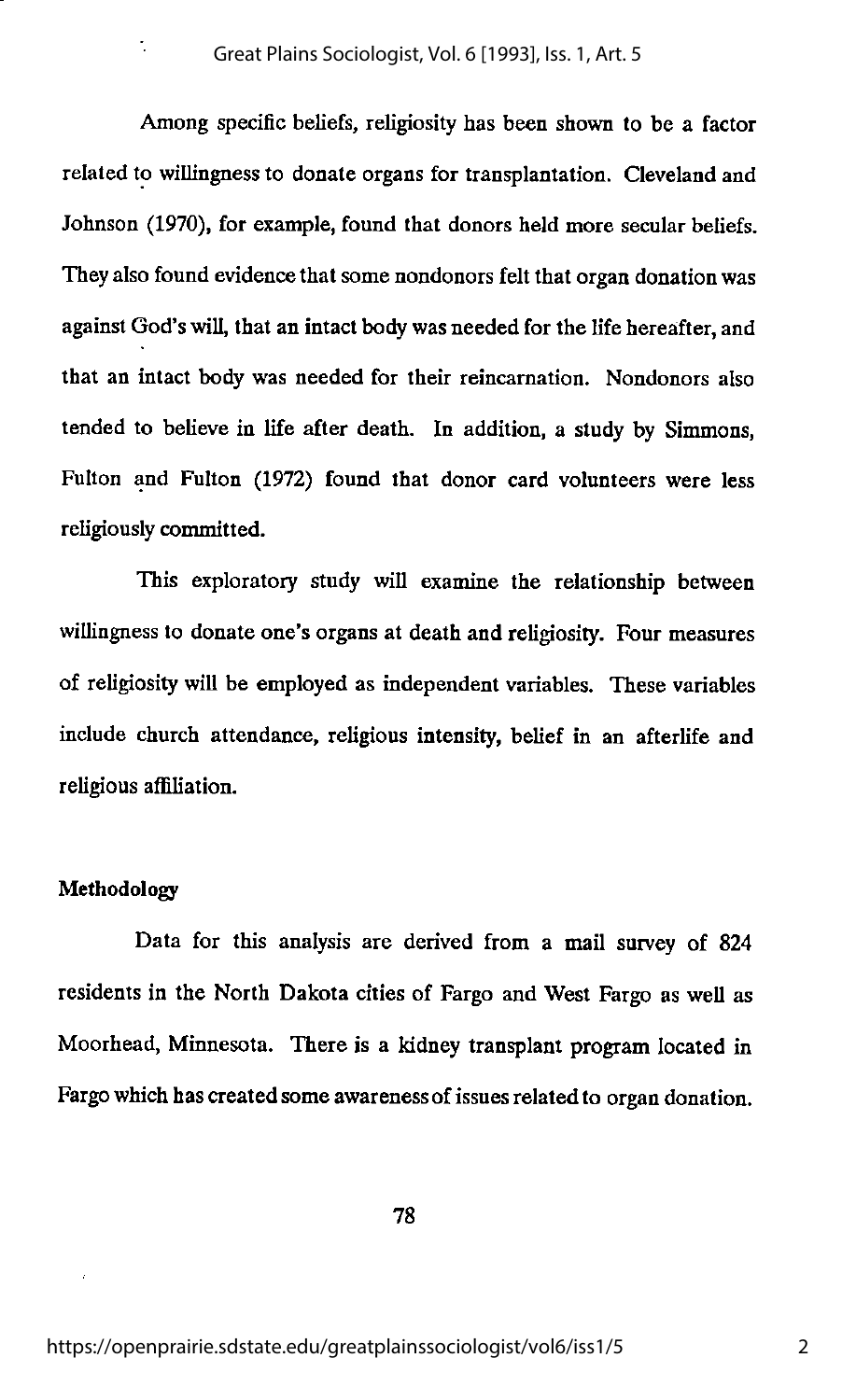The survey was comprehensive in nature, dealingwith a wide range of attitudes, beliefs, and behaviors related to organ donation and transplantation. The research instrument, a ten page booklet, contained approximately seventy questions. The sample was drawn from the U. S. West Telephone Directory. The number of residential addresses was estimated by sampling 15 columns on 15 randomly selected pages. The number of listings in each column were totaled and an average number of listings was calculated. The total number of columns in the directory was then multiplied by the average number of residential addresses. This number was then divided by the desired sample size (800) to obtain the sampling interval. The first residential listing was selected randomly and then each subsequent addresswas determined by the sampling interval. This procedure yielded 824 residential listings for the sample.

Surveys were mailed in January of 1990 and were followed by a thank-you/reminder postcard ten days after the initial mailing. A final mailing, to all non-respondents, was sent approximately three weeks after the postcard. A letter reaffirming the importance of the study along with another booklet and stamped return envelope constituted the final mailing. The design of the study generally followed the Total Design Method recommended by Dillman (1978). The final response rate was 53.4% as 414 of the 776 contactable residents completed survey booklets.

79

Published by Open PRAIRIE: Open Public Research Access Institutional Repository and 3nform

 $\sim$   $\sim$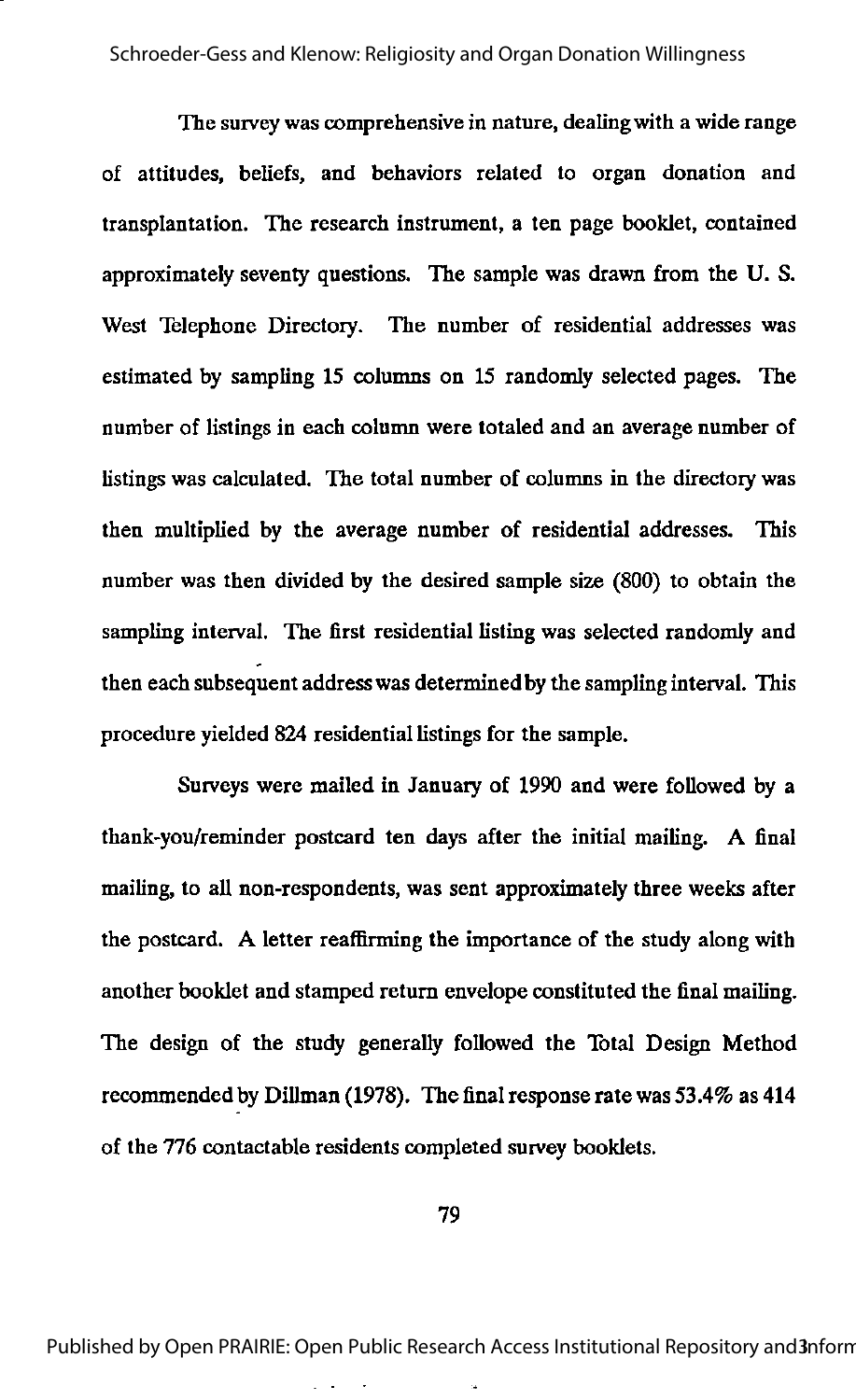### Findings

The dependent variable in this study is derived from a question on the survey which states, "Are you willing to donate any organs at your death?" Respondents had the option of answering yes, no or do not know. A total of 64.5% indicated yes, 8.4% no and 27.0% gave a response of do not know. The independent variables include church attendance, religious intensity, belief in an afterlife and religious affiliation.

Table 1 presents a cross-tabulation of willingness to donate one's organs at death by church attendance.

| TABLE 1                                                   |                           |                            |                            |                           |          |
|-----------------------------------------------------------|---------------------------|----------------------------|----------------------------|---------------------------|----------|
| WILLING TO DONATE ORGANS AT DEATH<br>BY CHURCH ATTENDANCE |                           |                            |                            |                           |          |
|                                                           | Once a<br>Week or<br>More | Once a<br>Month<br>or More | Several<br>Times a<br>Year | Once a<br>Year or<br>Less | Never    |
| Yes                                                       | 63.9%                     | 58.6%                      | 64.5%                      | 71.4%                     | $80.0\%$ |
|                                                           | (106)                     | (51)                       | (49)                       | (35)                      | (16)     |
| N <sub>o</sub>                                            | $9.0\%$                   | $10.3\%$                   | 9.2%                       | 2.0%                      | 5.0%     |
|                                                           | (15)                      | (9)                        | (7)                        | (1)                       | (1)      |
| Do Not                                                    | 27.1%                     | 31.0%                      | 26.3%                      | 26.5%                     | 15.0%    |
| Know                                                      | (45)                      | (27)                       | (20)                       | (13)                      | (3)      |
| <b>TOTAL</b>                                              | 100%                      | 99.9%                      | 100%                       | 99.9%                     | $100\%$  |
|                                                           | (166)                     | 87)                        | (76)                       | ( 49)                     | (20)     |

Chi-square =  $6.38$ , df =  $8. p < .604$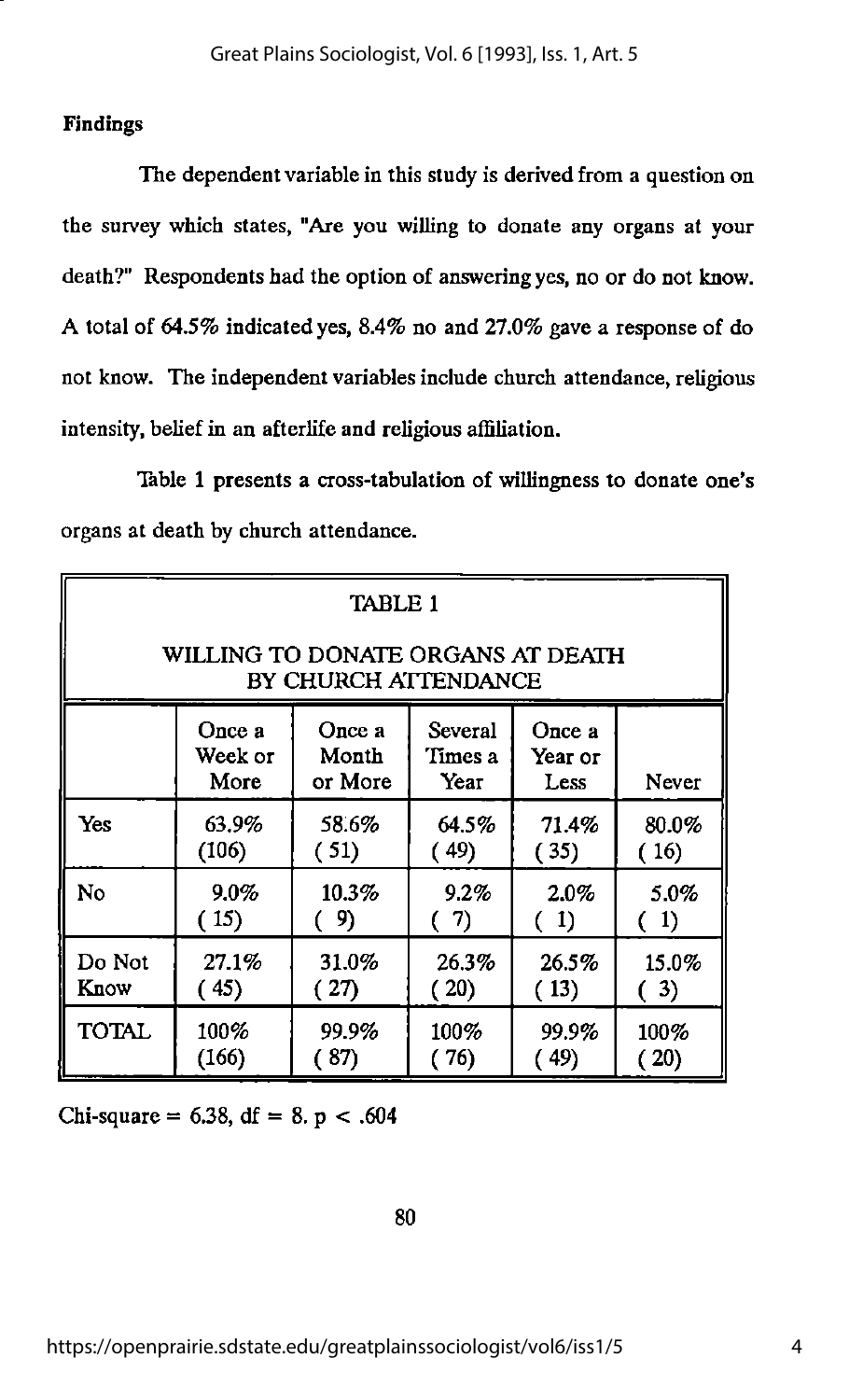Schroeder-Gess and Klenow: Religiosity and Organ Donation Willingness

The data in Table 1 reveal that willingness to donate one's organs is higher among respondents in the low or never attend church categories, although the findings are not statistically significant.

Table 2 examinesthe relationship betweenwillingness to donate and religious intensity. Religious intensity was operationalized by asking respondents, "How religious do you consider yourself to be?" (Davis, 1978).

| <b>TABLE 2</b>                                                     |                    |                    |        |                       |  |
|--------------------------------------------------------------------|--------------------|--------------------|--------|-----------------------|--|
| WILLING TO DONATE ORGANS AT DEATH<br><b>BY RELIGIOUS INTENSITY</b> |                    |                    |        |                       |  |
|                                                                    | Not Very<br>Strong | Somewhat<br>Strong | Strong | <b>Very</b><br>Strong |  |
| Yes                                                                | 72.9%              | 57.0%              | 65.1%  | 70.8%                 |  |
|                                                                    | (51)               | (85)               | (82)   | (34)                  |  |
| No                                                                 | 2.9%               | 11.4%              | 7.1%   | 10.4%                 |  |
|                                                                    | (2)                | (17)               | (9)    | (5)                   |  |
| Do Not                                                             | 24.3%              | 31.5%              | 27.8%  | 18.8%                 |  |
| Know                                                               | (17)               | (47)               | (35)   | (9)                   |  |
| <b>TOTAL</b>                                                       | 100.1%             | 99.9%              | 100%   | 100%                  |  |
|                                                                    | (70)               | (149)              | (126)  | (48)                  |  |

Chi-square = 9.47, df = 6. p < .148

The data in Table 2, although indicating no statistically significant difference, show that respondents indicating that their religious intensity is not very strong are most likety to donate (72.8%). It is interestingto note, however,

81

Published by Open PRAIRIE: Open Public Research Access Institutional Repository and Inform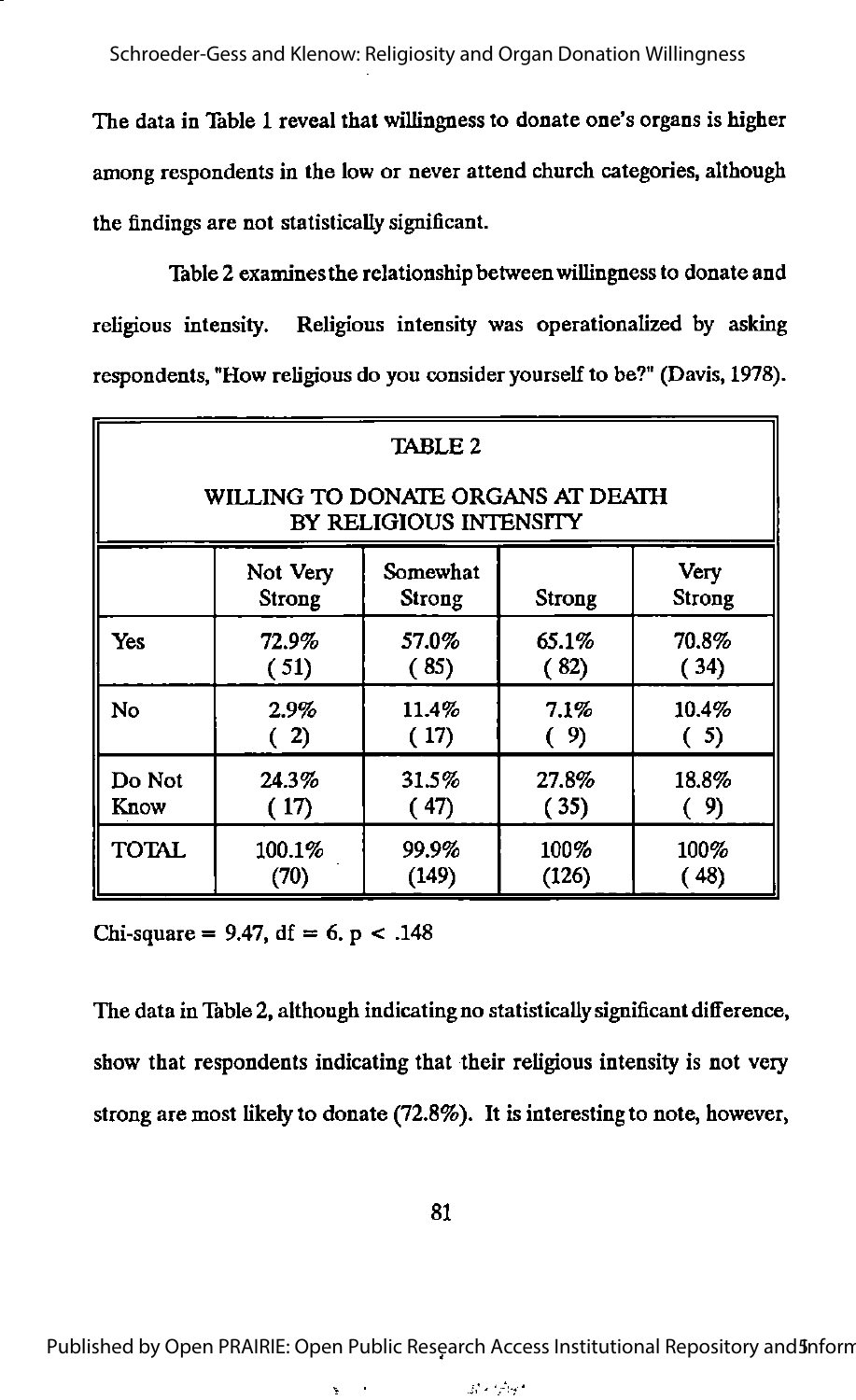that those with a very strong level of religious intensity also have a high willingness to donate. These findings differ from those of Simmons et. al (1972) which found that donor card volunteers were less religiously committed. In this study those willing to donate are equally represented on both sides of the religious intensity continuum.

Table 3 presents data on willingness to donate and belief in an afterlife. This question was operationalized by simply asking, "Do you believe in an afterlife?" (Davis, 1978).

| <b>TABLE 3</b>                                                 |               |                |                |  |  |
|----------------------------------------------------------------|---------------|----------------|----------------|--|--|
| WILLING TO DONATE ORGANS AT DEATH<br>BY BELIEF IN AN AFTERLIFE |               |                |                |  |  |
|                                                                | Yes           | No             | Do Not Know    |  |  |
| Yes (Donate)                                                   | 65.4% (183)   | 76.5% (39)     | 50.8% (31)     |  |  |
| No                                                             | $8.6\%$ (24)  | $7.8\%$ (4)    | $6.6\%$ (4)    |  |  |
| Do Not Know                                                    | $26.1\%$ (73) | $15.7\%$ (8)   | 42.6% (26)     |  |  |
| Total                                                          | 100.0% (280)  | $100.0\%$ (51) | $100.0\%$ (61) |  |  |

Chi-square = 11.11, df = 4.  $p < .025$ 

The data in Table 3 show that 65.4% of those who believe in an afterlife are willing to donate organs compared to 76.5% of those who do not believe. Chi-square anatysis shows that there is a statistically significant difference in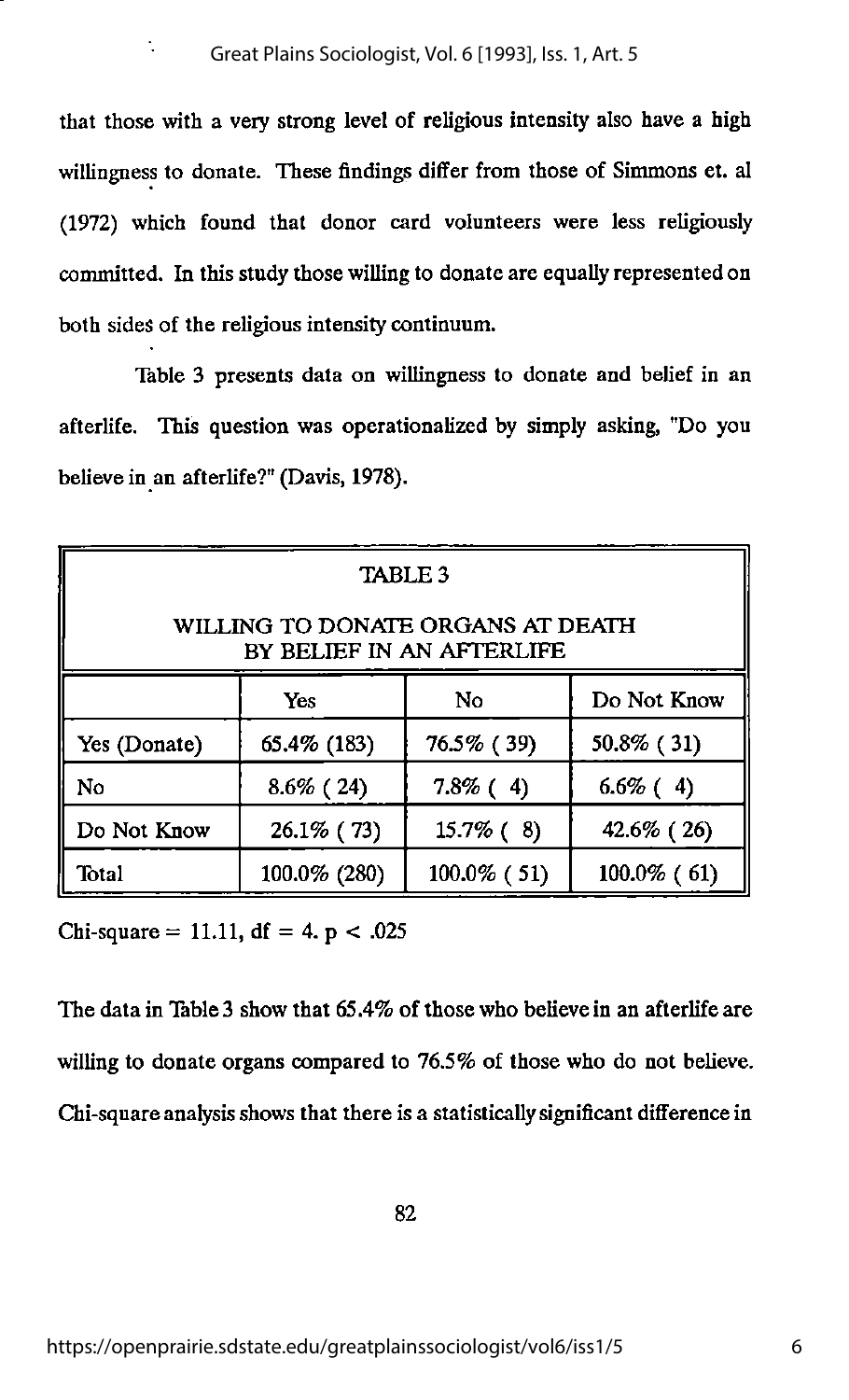Table 3 but the primary difference does not involve the Yes  $(65.4\%)$ No (76.5%) categories of willingness to donate organs for those who believe in an afterlife. Examination of the contribution that each cell makes to the overall Chi-square total shows that the Yes (65.4%) and the No (76.5%) categories together onty contribute 1.1 to the Chi-square total while the five Do Not Know categories contributed 9.9. This result is reinforced when the Do Not Know categories for each variable are deleted and the Yes/No categories are re-percentaged. This re-calculation shows that 88.4% (183) of those who believe in an afterlife are willing to donate compared to 90.6% (39) of those who do not believe. In conclusion, there is little difference between believers and non-believers on willingness to donate.

Table 4 presents data on willingness to donate by religious affiliation. The results in Table 4 show that those with no religious affiliation had the largest percentage indicating a willingness to donate  $(73.1\%)$ . Catholics also had a high willingness percentage (68.1%) as did the residual category of "Other Protestants" (68.7%). Lutherans, the largest religious group in the sample, had the lowest percentage (59.2%) indicating a willingness to donate. Chi-square analysis, however, indicates that there is no statistically significant difference in Table 4.

#### 83

Published by Open PRAIRIE: Open Public Research Access Institutional Repository and Inforr

 $\mathbf{r}=(\mathbf{r},\mathbf{r})\in\mathbb{R}^3$  $2\times 10^{-4}$ **Contractor**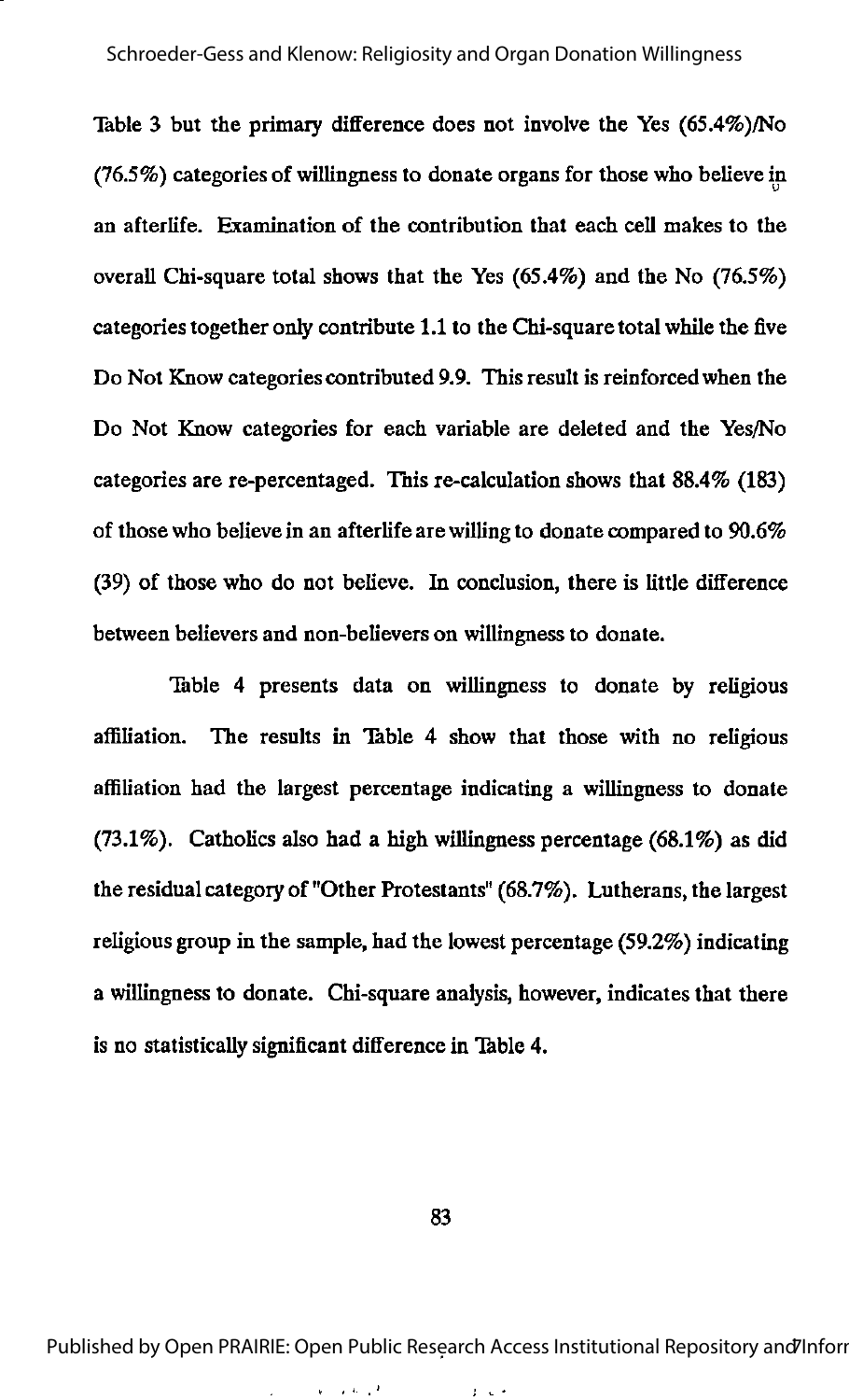| <b>TABLE 4</b><br>WILLING TO DONATE ORGANS AT DEATH<br>BY RELIGIOUS AFFILIATION |             |              |                             |              |  |
|---------------------------------------------------------------------------------|-------------|--------------|-----------------------------|--------------|--|
|                                                                                 | Catholic    | Lutheran     | Other<br>Protestant<br>None |              |  |
| Yes                                                                             | 68.1% (75)  | 59.2% (103)  | $68.7\%$ (55)               | 73.1% (19)   |  |
| No                                                                              | $6.4\%$ (7) | $9.8\%$ (17) | $6.3\%$ (5)                 | $3.8\%$ (1)  |  |
| Do Not<br>Know                                                                  | 25.5% (28)  | 31.0% (54)   | 25.0% (20)                  | $23.1\%$ (6) |  |
| <b>TOTAL</b>                                                                    | 100% (110)  | 100% (174)   | 100% (80)                   | 100% (26)    |  |

Chi-square = 4.76, df = 6. p < .574

#### Summary and Conclusions

This paper presents results from a large mail survey of a Midwestern population on the topic of transplantation and organ donation. Specific attention was directed to the variable of religiosity since previous research has indicated differences in attitudes toward organ donation based on that variable.

This study found no statisticallysignificant differencesinwillingness to donate organs at death for four measures of religiosity. This finding is at variance with a study of 82 donor card volunteers and a matched neighborhood comparison group of 82 which found that donor card volunteers are less likely to attend church servicesonce a week or more and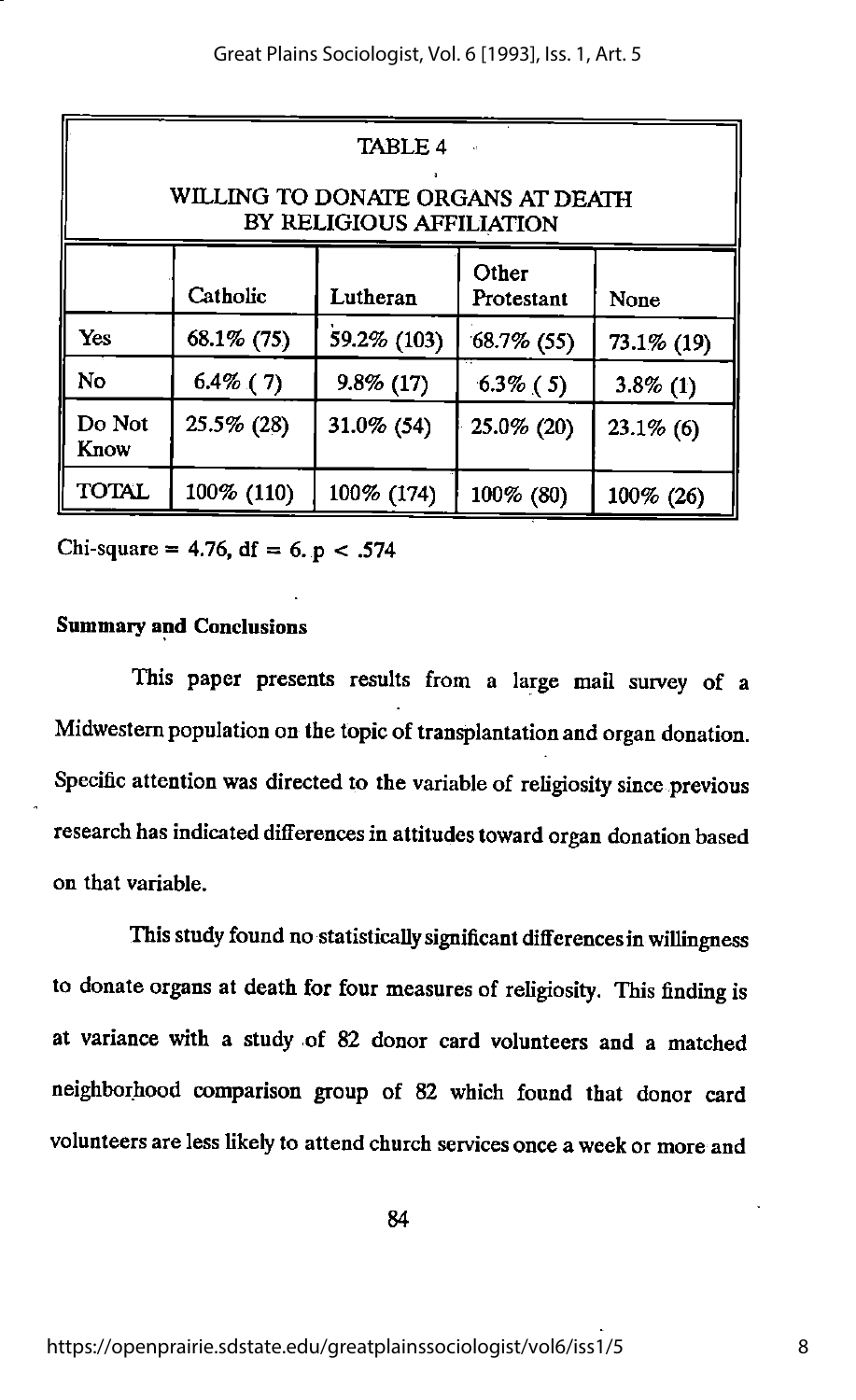are also more likely to have secularized attitudes toward science, religion and death (Simmons, Fulton and Fulton, 1972). Similarly, Cleveland and Johnson (1970) found that nondonors "clung to a belief in life after death" and "nondonors tended to endorse more traditionalfundamentalistreligious beliefs than did donors (Cleveland and Johnson, 1970:229).

It is important to note that the Simmons, Fulton and Fulton (1972) and the Cleveland and Johnson (1970) studies are over twenty years old. In addition, neither study employed a large community-wide random sample. In any case, these two studies are still cited (Perkins, 1987) to support the profile of organ donors as being less religious or as not belonging to a formal religion. Evidence from our study suggests that, at least in one midwestem community, religiosity, as measured in this study, is not a significant variable in understanding willingness to donate one's organs at death.

Research on organ donation has focused heavily on demographic characteristics and attitudes of donors compared to non-donors. These studies have had no explicit theoreticalframework other than a desire to try and characterize donors and non-donors on generally accepted sociodemographic variables. The value in such an activity presumably derives from the potential to direct educational efforts to those groups who are less likely to support donation. Furthermore, the use of religiosity as a variable

85

Published by Open PRAIRIE: Open Public Research Access Institutional Repository and 9mform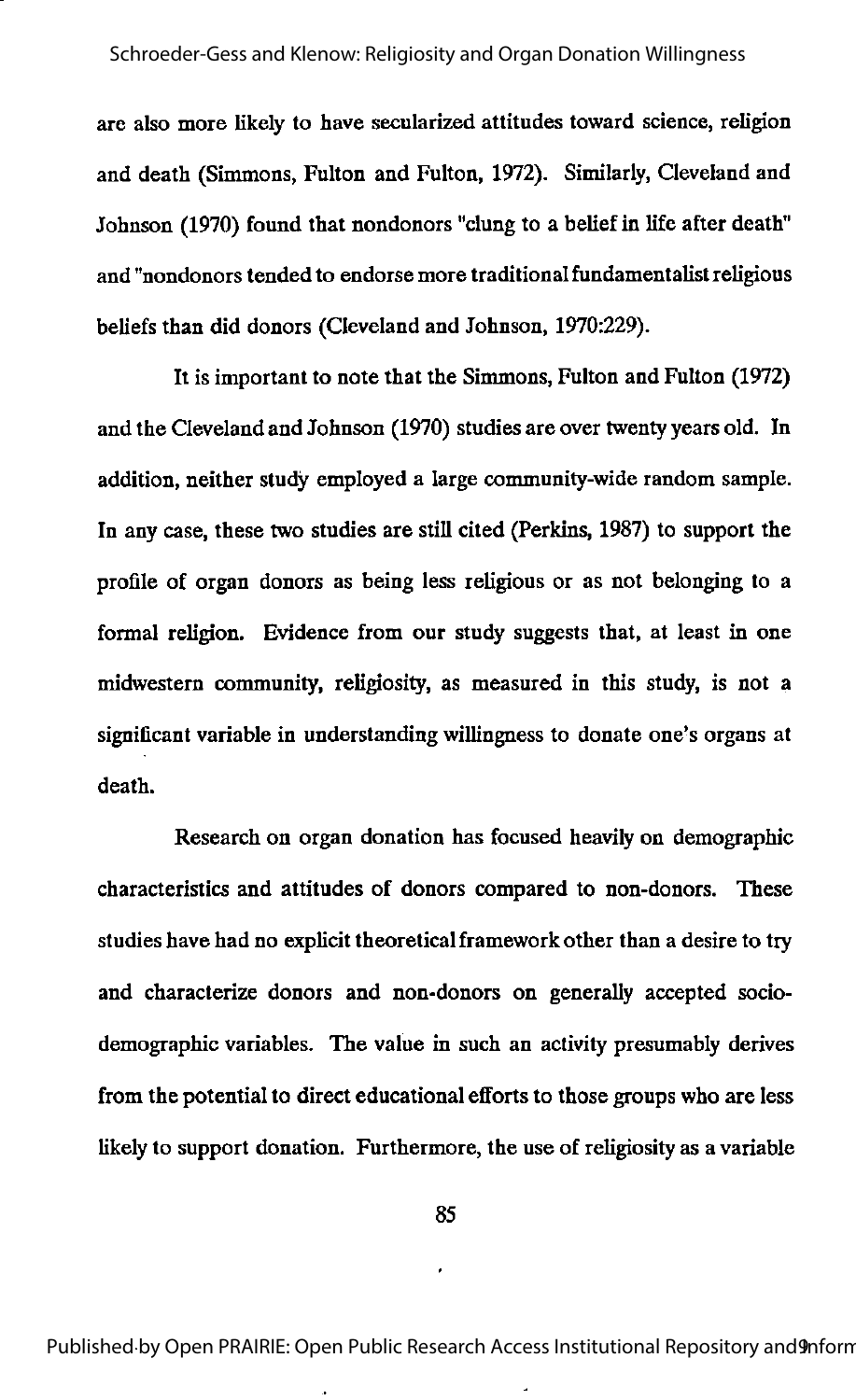$\ddot{\cdot}$ 

is somewhat problematic as strong theoretical rationales can be used to predict that religious people would fall on either side of the donation fence. For example, given the religious emphasis on altruism one might expect that religious persons might have higher levels of donation. On the other hand, it is also plausible that religious persons might be less likely to donate on the grounds that bodies are sacred and should not be desecrated in anyway.

Little theory is available, at this time, to guide the development of a model for understanding organ donation. Accordingty, this exploratory study has attempted to determine if religion is a variable worthy of deeper exploration. The findings of this study, based on the measures of religiosity employed, suggest that religion is not a fruitful avenue for understanding the donor/non-donor situation.

One possible direction for exploring the issue of sacredness, that does not necessarily involve religion has been explored by Belk (1990). He indicates (1990:142) that "medical, religious, and legal perspectives aim to ensure that our bodies remain sacred possessions rather than profane commodities."

There is some evidence that the more sacred body parts are, the less likely they are to be donated to others. Wilms, Kiefer, Shanteau, and Mclntyre (1987) found that people were less willing to donate organs that they understood less well and perceived as more sacred, emotional, and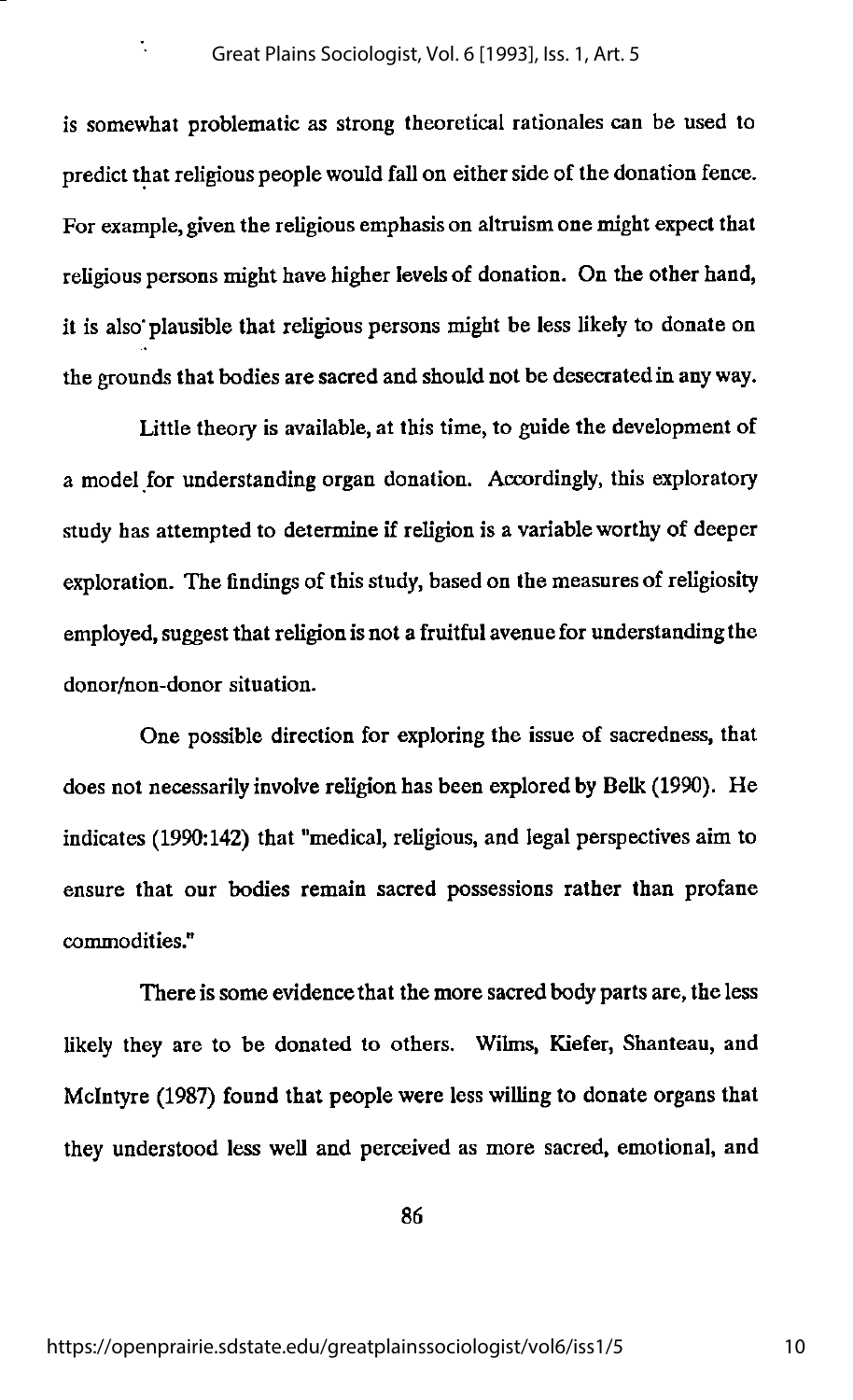mysterious. Belk goes on to indicate that the sacred-profane distinction is important in understanding organ donation but that the concept of the extended self may be another important theoretical resource. According to Belk (1990:142), "The extendedself encompassesthose tangible objects that are also seen as part of our identities." He cites numerous studies indicating that the body and body parts are key aspects of a person's identity.

He also indicates that not all body parts are as central as others in terms of personal identity. Belk (1990:142-3) cites research indicating that:

> American families were least likely to object to the removal of the spleen, pancreas, liver, and kidneys of their loved ones, and most likely to object to removal of the eyes and heart. Similarly, live donor kidney transplants are relatively common, whereas the less medically risky donation of corneas is virtually non-existent using live donors. Such findings suggest that certainorgans may be morecentral to the extended self and that they are less likely to be donated because of their centrality.

Our findings, which show that various measures of religiosity have no explanatory power in explaining willingness to donate organs, suggest that researchers must move beyond general socio-demographic variables if progress is to be made in enhancing our understanding of organ donation. One implication of our findings for future researchers include a recommendation that exploratory researchwith semi-structured interviews or focus groups be conducted to serve as a resource for generating theoretical propositions that might be tested through other methods. Belk's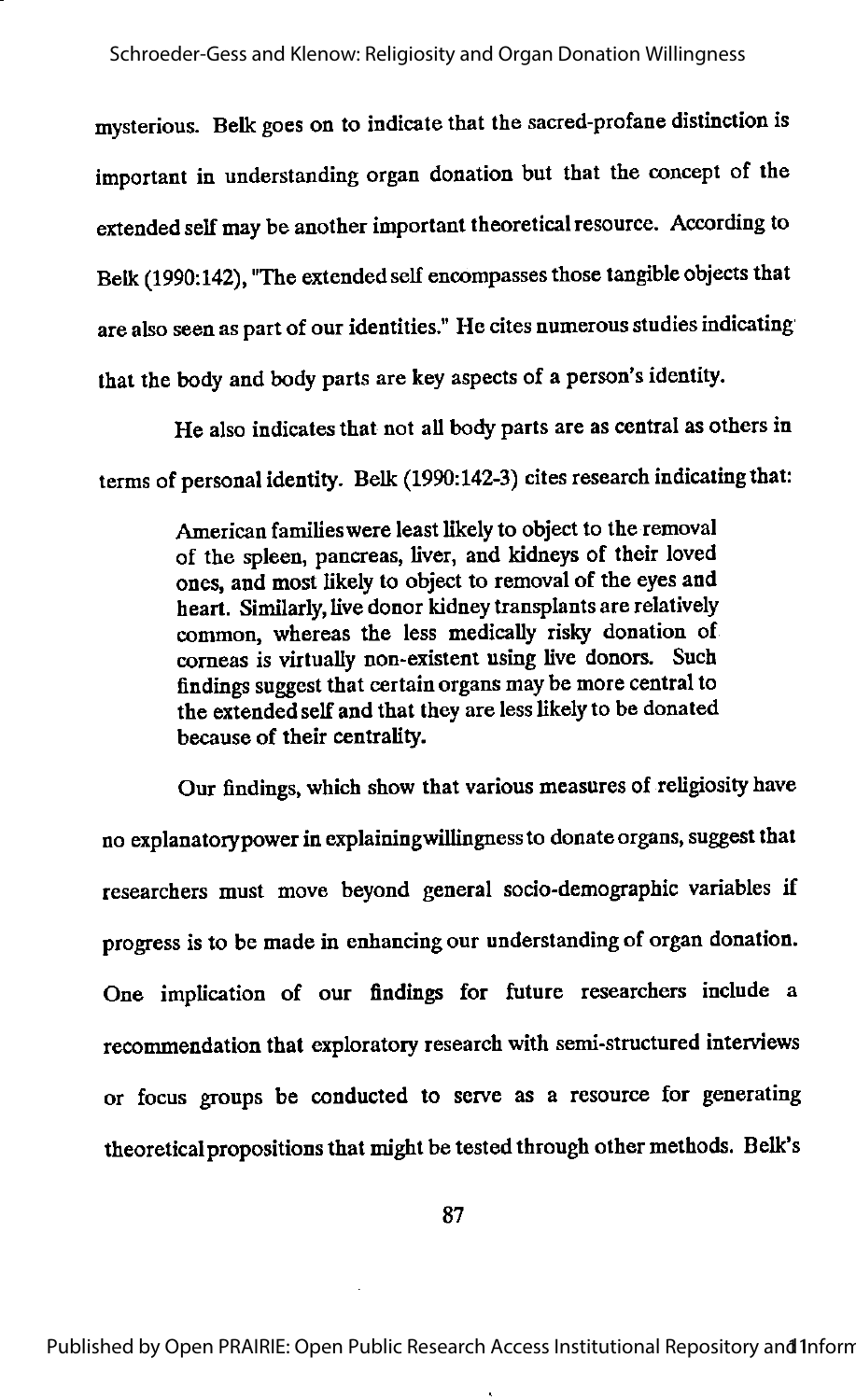work should serve as one theoretical resource for developing such exploratory research.

#### References

- Belk, Russell W. 1990. "Me and Three Versus Mine and Thine: How Perceptions of the Body Influence Organ Donation and Transplantation." pp. 139-149 in James Shanteau and Richard J. Harris (eds.), Organ Donation and Transplantation: Psychological and Behavioral Factors. Washington: American Psychological Association.
- Cleveland, Sidney E. and Dale E. Johnson. 1970. "Motivation and Readiness of Potential Human Tissue Donors and Nondonors." Psychosomatic Medicine 32: 225-231.
- Davis, James A. 1978. General Social Surveys, 1972-1978: Cumulative Codebook. Chicago: National Opinion Research Center.
- Dillman, Donald A. 1978. Mail and Telephone Surveys: The Total Design Method. New York: John Wiley and Sons.
- Klenow, Daniel J. and Fabio B. Dasilva. 1980. "Uncertain Timetables: A Case of Spare-Part Surgery." pp. 269-283 in Seymour Fiddle (ed.). Uncertainty: Social and Behavioral Dimensions. New York: Praeger Publishers.
- Parisi, Nina and Irwin Katz. 1986. "Attitudes Toward Posthumous Organ Donation and Commitment to Donate." Health Psychology 6: 565- 580.
- Perkins, Kenneth A. 1987. "The Shortage of Cadaver Donor Organs for Transplantation." American Psychologist 42: 921-930.
- Pessemier, Edgar A., Albert C. Bemmaor and Dominique M. Hanssens. 1977 "Willingness to Supply Human Body Parts: Some Empirical Results." The Journal of Consumer Research 131-140.